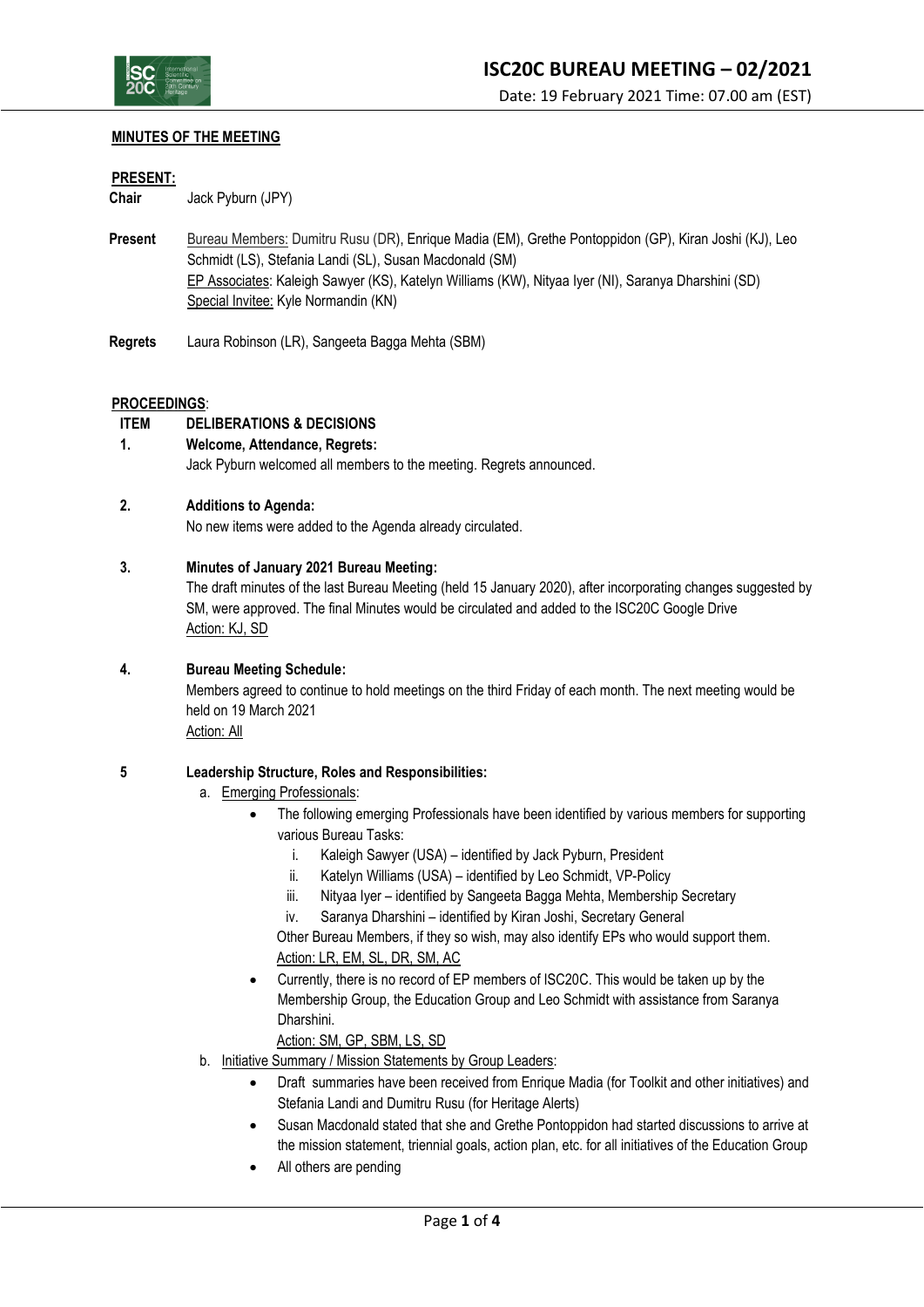

# **6. Secretary General's Comments / Items for Discussion:**

Taken up later under 7.a.i

- **7. Group Reports:**
	- **a. Policy Group:**
		- i. **Journeys to Authenticity:** Leo Schmidt explained that since this is an EPWG activity, he is trying to contact the concerned Coordinator. Saranya Dharshini, ICOMOS India's National Representative on the EPWG, would assist in making contact to the Focal Points (Suhela, Yolo, and Stacy Vallis).
			- Action: SD
		- ii. **Climate Change:** Leo Schmidt informed that the ICOMOS Climate Change and Cultural Heritage Working Group is working on a policy document which, when ready, would be shared with ISC20C. Jack mentioned Sheridan Burke's suggestion of preparing a white paper with specific recommendations on how ISC20C could contribute to the cause. Grethe Pontoppidon commented on the possibility of relating the document to Heritage Alerts, especially the case of the Viking Ship Hall.

Action: Drafting the white paper – JPY to suggest Focal Point

- iii. **Sustainable Development:** Not discussed as no update was available
- iv. **InnovaConcrete**: Stefania Landi informed that two possibilities were being considered for the Abruzzo Workshop. The first is to have a two-day online event (workshop and a 'summer school' for conservation students) in the last week of April. The second proposal is to split the event in two parts, an online workshop in early April (focusing only on the social aspects of the Abruzzo case study) and the summer school at the end of April (focusing on the technical aspects of the implementation of the conservation works). The last workshop of the project, based on the Kaunas Case Study, is likely to be organised during the last week of May, again in the form of an online event. Further information would be provided as and when available. Action: SL
- v. **Madrid-New Delhi Document Publication:** Leo Schmidt mentioned that the publication would include translations in 18 different languages. An e-publication, which could be made available on the ISC20C website for easy access and download, was being planned with help from a potential student from Ecuador.
- **b. Advocacy Group:**
	- i. **Heritage Alerts:** Stefania Landi shared her suggestions for improving the Heritage Alert Template, proposing to keep it more synthetic by defining a prefixed maximum length. All cases, especially the UNESCO WH Sites, should be evaluated with regular involvement of the concerned National Committee and, in particular, the ISCCL-IFLA and the ISCARSAH, through a reference person. Jack Pyburn cautioned that only sites of international significance are to be taken up by ISC20C, while those of national significance are to be referred to the concerned NC. He also pointed out that the entire process has to be kept manageable and some of the detailed processes proposed were not needed. Enrique Madia emphasised the importance of a quick response. Dumitru Rusu presented two sites in Romania, asking that letters of concern be sent to the authorities. Jack Pyburn advised Dumitru Rusu and Stefania Landi to jointly determine if the sites were of international significance.

Action: DR and SL

- ii. **World Heritage Advisory:** No discussion
- iii. **WMF Watch:** No discussion as deadline for Watch Nominations has been extended to May 2021.
- iv. **Heritage Applause**: No discussion
- **c. Education Group:**
	- i. **EP Mentoring Program**: The VPs of the Education Group plan to reach out to Leo Schmidt to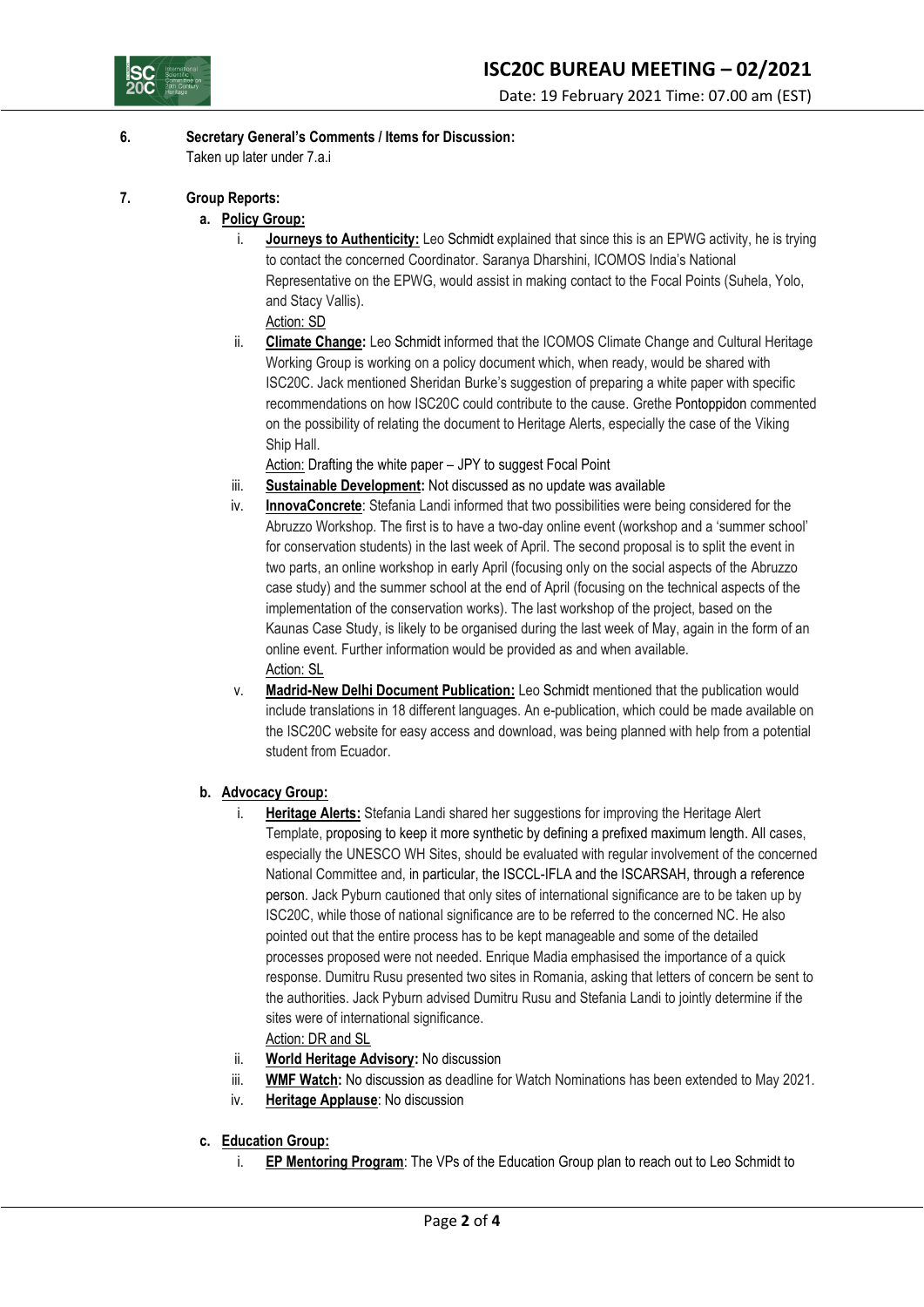

discuss the structure and objectives of the Mentoring Committee. Jack suggested that in addition to joining the mentoring program, ISC20C EPs be exposed to the bureau's systems to encourage intergenerational knowledge transfer. Saranya Dharshini mentioned the WMF mentorship program for monument watch review.

# **ii. Thematic Framework:**

- Susan Macdonald informed that the Group, in coordination with GCI, is working on a dissemination strategy that would be presented during the next meeting. Action: SM, GP, LR
- The Thematic Framework would be presented at the ICOMOS EPWG Meeting on 26<sup>th</sup> February 2021 with the purpose of enlisting EP support for dissemination in different countries through social media engagement. Jack Pyburn suggested that the EPs in the Bureau be involved in the effort.
- Questions were raised on possibilities of integrating the Thematic Framework in all activities of ISC20C, and on different ways of using it at the national and international level.
- Dumitru Rusu and Laura Robinson were requested to provide a summary of the work done and future proposals for the projects on Socialist Heritage and Modern Heritage of Africa respectively and present these during the next meeting. Action: DR, LR
- iii. **MAP 20:** Sheridan Burke is preparing a summary
- iv. **Toolkit:** Enrique Madia is preparing a summary (draft submitted)

# **d. Communications Group:**

- i. **Membership:** Kiran Joshi gave a brief overview on the status of pending applications, and listed various other issues such as regular updating of membership information, coordinating with ICOMOS, developing an efficient and maintainable format for communication with members, improving membership diversity, etc. A proposal for regulating induction of new members, including a standardised application/nomination format for new memberships and renewal by existing members and an annual calendar was made. She also suggested the creation of a database of members' expertise and devising a suitable a method for storing, accessing and editing this information. Susan Macdonald suggested that nominations be invited on a bi-annual, rather than an annual basis. Further discussions to be held during later meetings. Action: SBM, NI
- ii. **Website, Social Media:** Kyle Normandin gave a brief update on the progress of the new ISC20C website, also mentioning that, as in case of other ISCs, this too would be hosted by ICOMOS. Jack Pyburn pointed out the necessity of setting up a system of monitoring the content and editorial input as well as of appointing an intern to work on the social media website and other social media platforms. A preview of the work in progress (requested by Leo Schmidt) would be organised in a couple of weeks.

# Action: KN, AC

iii. **AGM:** Jack Pyburn informed that no communication had been received from the Portugal members. However, the Finald group was keen to hold the AGM so as to link it with their WH nomination of Alvar Aalto's work. They were open to the idea of a hybrid event and flexibility in dates.

# Action: JPY, KJ

- iv. **Archive:** No discussion
- v. **Translation:** No discussion

# **8. Goals for 2021:** No discussion

**9. Other matters:** No discussion